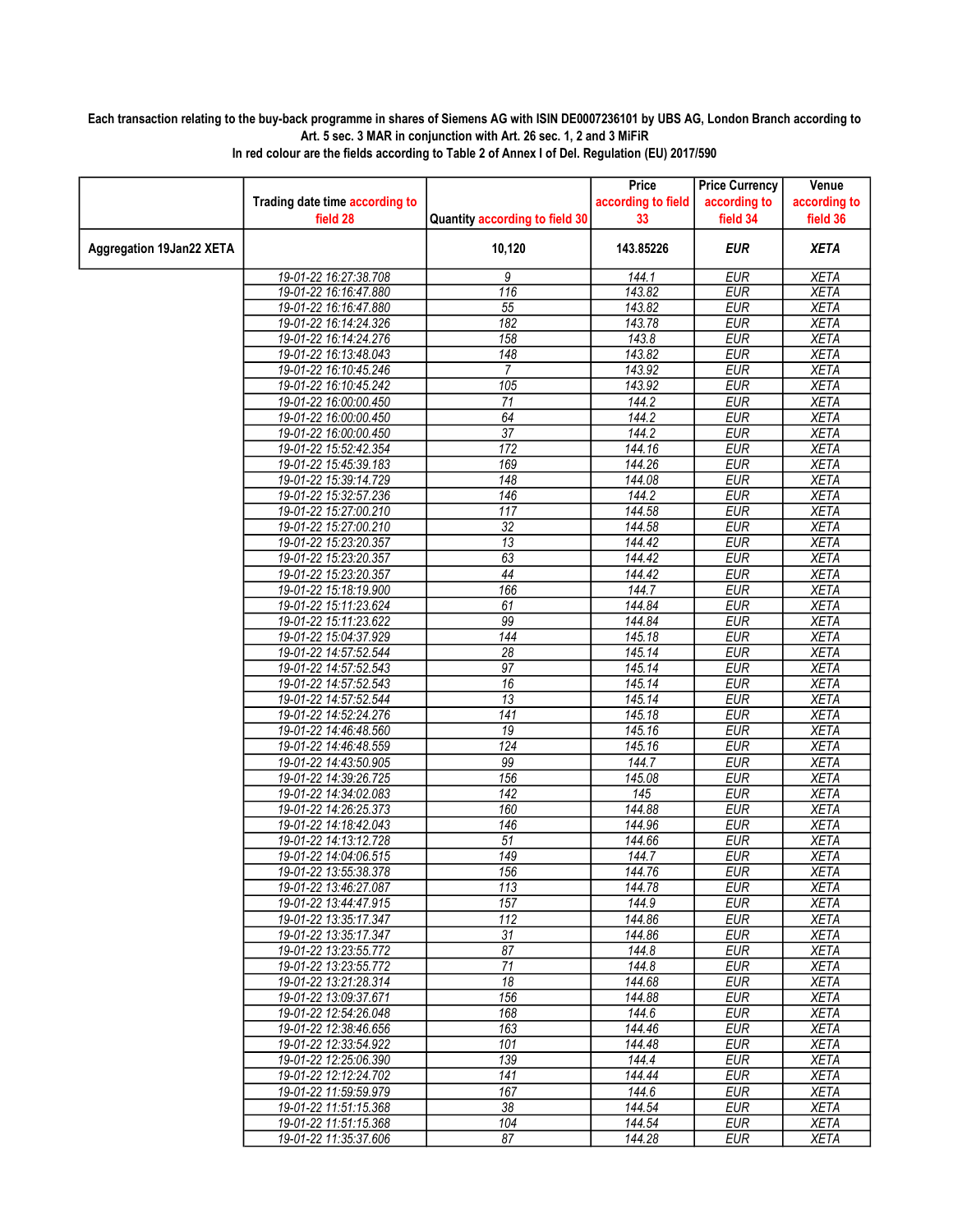| 19-01-22 11:35:37.606 | 81               | 144.28              | <b>EUR</b> | <b>XETA</b> |
|-----------------------|------------------|---------------------|------------|-------------|
| 19-01-22 11:23:33.908 | 64               | 144.24              | <b>EUR</b> | <b>XETA</b> |
| 19-01-22 11:23:33.908 | 89               | 144.24              | <b>EUR</b> | <b>XETA</b> |
| 19-01-22 11:13:26.262 | 148              | 144.38              | <b>EUR</b> | <b>XETA</b> |
| 19-01-22 11:11:40.448 | 120              | 144.4               | <b>EUR</b> | <b>XETA</b> |
| 19-01-22 11:03:55.626 | 143              | 144.34              | <b>EUR</b> | <b>XETA</b> |
| 19-01-22 10:55:26.120 | 138              | 143.98              | <b>EUR</b> | <b>XETA</b> |
| 19-01-22 10:48:12.927 | $\overline{28}$  | 143.94              | <b>EUR</b> | <b>XETA</b> |
| 19-01-22 10:48:12.927 | 121              | 143.94              | <b>EUR</b> | <b>XETA</b> |
| 19-01-22 10:38:00.695 | 168              | 144.02              | <b>EUR</b> | <b>XETA</b> |
| 19-01-22 10:26:29.650 | 96               | 143.68              | <b>EUR</b> | <b>XETA</b> |
| 19-01-22 10:26:29.650 | $\overline{71}$  | 143.68              | <b>EUR</b> | <b>XETA</b> |
| 19-01-22 10:16:00.289 | 170              | 143.34              | <b>EUR</b> | <b>XETA</b> |
| 19-01-22 10:08:02.588 | 147              | 143.5               | <b>EUR</b> | <b>XETA</b> |
| 19-01-22 10:02:03.089 | $\overline{26}$  | 143.46              | <b>EUR</b> | <b>XETA</b> |
| 19-01-22 10:02:03.089 | 88               | 143.46              | <b>EUR</b> | <b>XETA</b> |
| 19-01-22 10:00:04.252 | 148              | 143.54              | <b>EUR</b> | <b>XETA</b> |
| 19-01-22 09:51:15.948 | 40               | 143.16              | <b>EUR</b> | <b>XETA</b> |
| 19-01-22 09:51:15.948 | 102              | 143.16              | <b>EUR</b> | <b>XETA</b> |
| 19-01-22 09:43:37.149 | 146              | 142.72              | <b>EUR</b> | <b>XETA</b> |
| 19-01-22 09:40:54.053 | 54               | 142.36              | <b>EUR</b> | <b>XETA</b> |
| 19-01-22 09:28:42.848 | 148              | 142.2               | <b>EUR</b> | <b>XETA</b> |
| 19-01-22 09:28:42.848 | 20               | 142.2               | <b>EUR</b> | <b>XETA</b> |
| 19-01-22 09:18:40.314 | 54               | 142.38              | <b>EUR</b> | <b>XETA</b> |
| 19-01-22 09:18:40.314 | $\overline{111}$ | 142.38              | EUR        | <b>XETA</b> |
| 19-01-22 09:11:37.004 | 104              | 142.44              | <b>EUR</b> | <b>XETA</b> |
| 19-01-22 09:11:37.004 | $\overline{47}$  | 142.44              | <b>EUR</b> | <b>XETA</b> |
| 19-01-22 09:05:33.869 | $\overline{141}$ | 142.52              | <b>EUR</b> | <b>XETA</b> |
| 19-01-22 09:01:00.396 | 18               | $\overline{142.26}$ | <b>EUR</b> | <b>XETA</b> |
| 19-01-22 09:01:00.396 | 39               | 142.26              | <b>EUR</b> | <b>XETA</b> |
| 19-01-22 09:01:00.396 | $\overline{52}$  | 142.26              | <b>EUR</b> | <b>XETA</b> |
| 19-01-22 08:57:25.941 | 153              | 142.16              | <b>EUR</b> | <b>XETA</b> |
| 19-01-22 08:50:38.205 | 157              | 142.08              | <b>EUR</b> | <b>XETA</b> |
| 19-01-22 08:43:38.146 | 160              | 142.32              | <b>EUR</b> | <b>XETA</b> |
| 19-01-22 08:36:25.946 | 67               | 142.14              | <b>EUR</b> | <b>XETA</b> |
| 19-01-22 08:36:25.946 | 74               | 142.14              | <b>EUR</b> | <b>XETA</b> |
| 19-01-22 08:30:07.192 | 169              | 142.2               | EUR        | <b>XETA</b> |
| 19-01-22 08:22:05.931 | 170              | 141.9               | <b>EUR</b> | <b>XETA</b> |
| 19-01-22 08:19:39.404 | $\overline{103}$ | 142.28              | <b>EUR</b> | <b>XETA</b> |
| 19-01-22 08:15:33.866 | 163              | 142.22              | EUR        | <b>XETA</b> |
| 19-01-22 08:11:49.860 | $\overline{144}$ | 142.2               | <b>EUR</b> | <b>XETA</b> |
| 19-01-22 08:11:49.860 | 7                | 142.2               | <b>EUR</b> | <b>XETA</b> |
| 19-01-22 08:05:44.605 | 155              | 141.54              | <b>EUR</b> | <b>XETA</b> |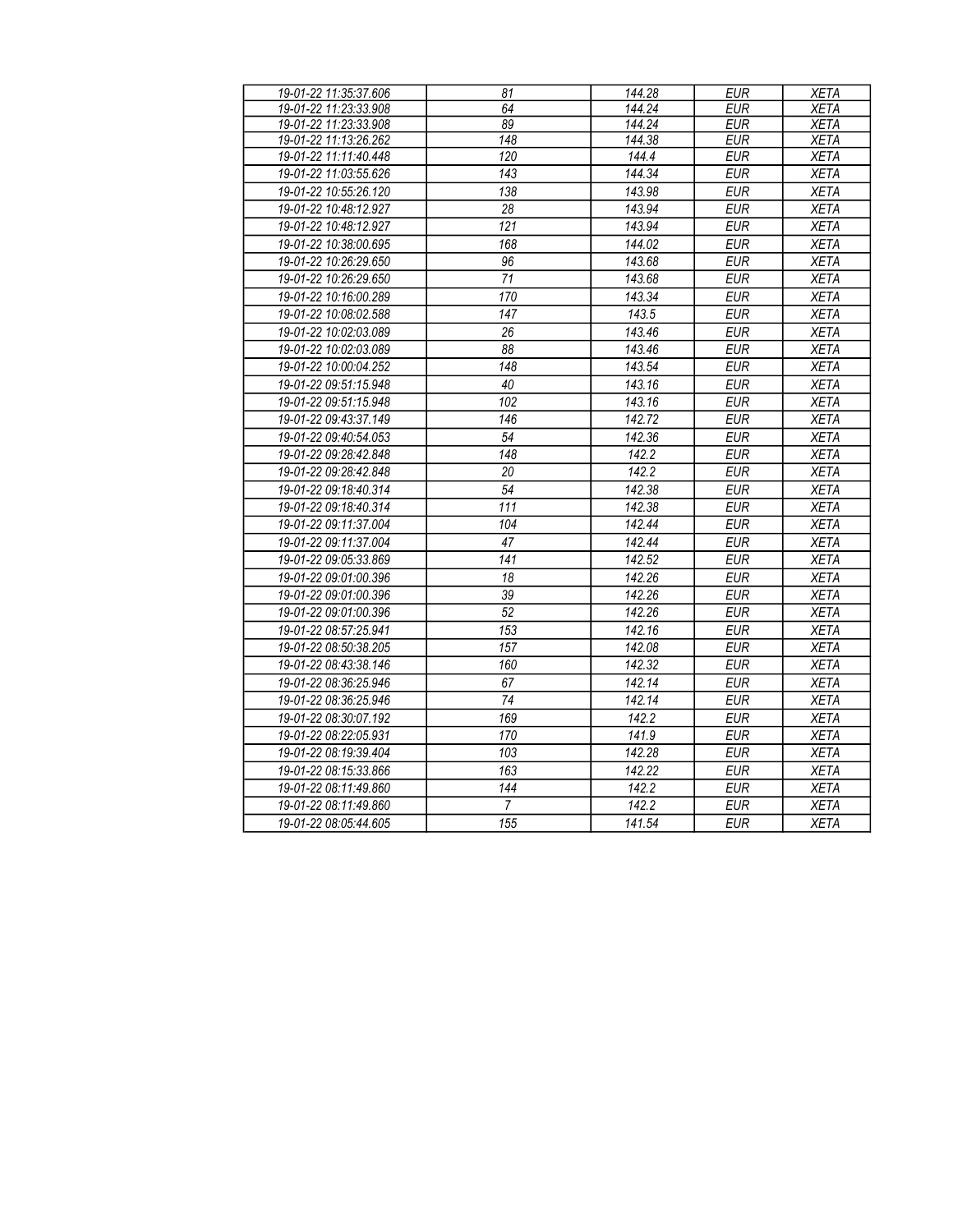## Each order relating to the buy-back programme above according to Art. 5 sec. 3 MAR in conjunction with Art. 25 sec. 1 and 2 MiFiR

In red colour are the fields according to Table 2 of the Annex of Del. Regulation (EU) 2017/580; alternatively you may report the

| Date and Time according to field 9 | <b>Segment MIC code</b><br>according to field 16 | <b>Transaction price</b><br>according to field 28 | <b>Price currency according</b><br>to field 29 | <b>Buy-sell indicator</b><br>according to field 32 |
|------------------------------------|--------------------------------------------------|---------------------------------------------------|------------------------------------------------|----------------------------------------------------|
| 19-01-22 16:27:38.708              | <b>XETA</b>                                      | 144.1                                             | <b>EUR</b>                                     | <b>BUY</b>                                         |
| 19-01-22 16:16:47.880              | <b>XETA</b>                                      | 143.82                                            | <b>EUR</b>                                     | <b>BUY</b>                                         |
| 19-01-22 16:16:47.880              | <b>XETA</b>                                      | 143.82                                            | <b>EUR</b>                                     | <b>BUY</b>                                         |
| 19-01-22 16:14:24.326              | <b>XETA</b>                                      | 143.78                                            | <b>EUR</b>                                     | <b>BUY</b>                                         |
| 19-01-22 16:14:24.276              | <b>XETA</b>                                      | 143.8                                             | <b>EUR</b>                                     | <b>BUY</b>                                         |
| 19-01-22 16:13:48.043              | <b>XETA</b>                                      | 143.82                                            | <b>EUR</b>                                     | <b>BUY</b>                                         |
| 19-01-22 16:10:45.246              | <b>XETA</b>                                      | 143.92                                            | <b>EUR</b>                                     | <b>BUY</b>                                         |
| 19-01-22 16:10:45.242              | <b>XETA</b>                                      | 143.92                                            | <b>EUR</b>                                     | <b>BUY</b>                                         |
| 19-01-22 16:00:00.450              | <b>XETA</b>                                      | 144.2                                             | <b>EUR</b>                                     | <b>BUY</b>                                         |
| 19-01-22 16:00:00.450              | <b>XETA</b>                                      | 144.2                                             | <b>EUR</b>                                     | <b>BUY</b>                                         |
| 19-01-22 16:00:00.450              | <b>XETA</b>                                      | 144.2                                             | <b>EUR</b>                                     | <b>BUY</b>                                         |
| 19-01-22 15:52:42.354              | <b>XETA</b>                                      | 144.16                                            | <b>EUR</b>                                     | <b>BUY</b>                                         |
| 19-01-22 15:45:39.183              | <b>XETA</b>                                      | 144.26                                            | <b>EUR</b>                                     | <b>BUY</b>                                         |
| 19-01-22 15:39:14.729              | <b>XETA</b>                                      | 144.08                                            | <b>EUR</b>                                     | <b>BUY</b>                                         |
| 19-01-22 15:32:57.236              | <b>XETA</b>                                      | 144.2                                             | <b>EUR</b>                                     | <b>BUY</b>                                         |
| 19-01-22 15:27:00.210              | <b>XETA</b>                                      | 144.58                                            | <b>EUR</b>                                     | <b>BUY</b>                                         |
| 19-01-22 15:27:00.210              | <b>XETA</b>                                      | 144.58                                            | <b>EUR</b>                                     | <b>BUY</b>                                         |
| 19-01-22 15:23:20.357              | <b>XETA</b>                                      | 144.42                                            | <b>EUR</b>                                     | <b>BUY</b>                                         |
| 19-01-22 15:23:20.357              | <b>XETA</b>                                      | 144.42                                            | <b>EUR</b>                                     | <b>BUY</b>                                         |
| 19-01-22 15:23:20.357              | <b>XETA</b>                                      | 144.42                                            | <b>EUR</b>                                     | <b>BUY</b>                                         |
| 19-01-22 15:18:19.900              | <b>XETA</b>                                      | 144.7                                             | <b>EUR</b>                                     | <b>BUY</b>                                         |
| 19-01-22 15:11:23.624              | <b>XETA</b>                                      | 144.84                                            | <b>EUR</b>                                     | <b>BUY</b>                                         |
| 19-01-22 15:11:23.622              | <b>XETA</b>                                      | 144.84                                            | <b>EUR</b>                                     | <b>BUY</b>                                         |
| 19-01-22 15:04:37.929              | <b>XETA</b>                                      | 145.18                                            | <b>EUR</b>                                     | <b>BUY</b>                                         |
| 19-01-22 14:57:52.544              | <b>XETA</b>                                      | 145.14                                            | <b>EUR</b>                                     | <b>BUY</b>                                         |
| 19-01-22 14:57:52.543              | <b>XETA</b>                                      | 145.14                                            | <b>EUR</b>                                     | <b>BUY</b>                                         |
| 19-01-22 14:57:52.543              | <b>XETA</b>                                      | 145.14                                            | <b>EUR</b>                                     | <b>BUY</b>                                         |
| 19-01-22 14:57:52.544              | <b>XETA</b>                                      | 145.14                                            | <b>EUR</b>                                     | <b>BUY</b>                                         |
| 19-01-22 14:52:24.276              | <b>XETA</b>                                      | 145.18                                            | <b>EUR</b>                                     | <b>BUY</b>                                         |
| 19-01-22 14:46:48.560              | <b>XETA</b>                                      | 145.16                                            | <b>EUR</b>                                     | <b>BUY</b>                                         |
| 19-01-22 14:46:48.559              | <b>XETA</b>                                      | 145.16                                            | <b>EUR</b>                                     | <b>BUY</b>                                         |
| 19-01-22 14:43:50.905              | <b>XETA</b>                                      | 144.7                                             | <b>EUR</b>                                     | <b>BUY</b>                                         |
| 19-01-22 14:39:26.725              | <b>XETA</b>                                      | 145.08                                            | <b>EUR</b>                                     | <b>BUY</b>                                         |
| 19-01-22 14:34:02.083              | <b>XETA</b>                                      | 145                                               | <b>EUR</b>                                     | <b>BUY</b>                                         |
| 19-01-22 14:26:25.373              | <b>XETA</b>                                      | 144.88                                            | <b>EUR</b>                                     | <b>BUY</b>                                         |
| 19-01-22 14:18:42.043              | <b>XETA</b>                                      | 144.96                                            | <b>EUR</b>                                     | <b>BUY</b>                                         |
| 19-01-22 14:13:12.728              | <b>XETA</b>                                      | 144.66                                            | <b>EUR</b>                                     | <b>BUY</b>                                         |
| 19-01-22 14:04:06.515              | <b>XETA</b>                                      | 144.7                                             | <b>EUR</b>                                     | <b>BUY</b>                                         |
| 19-01-22 13:55:38.378              | <b>XETA</b>                                      | $\overline{144.76}$                               | <b>EUR</b>                                     | <b>BUY</b>                                         |
| 19-01-22 13:46:27.087              | <b>XETA</b>                                      | 144.78                                            | <b>EUR</b>                                     | <b>BUY</b>                                         |
| 19-01-22 13:44:47.915              | <b>XETA</b>                                      | 144.9                                             | <b>EUR</b>                                     | <b>BUY</b>                                         |
| 19-01-22 13:35:17.347              | <b>XETA</b>                                      | 144.86                                            | <b>EUR</b>                                     | <b>BUY</b>                                         |
| 19-01-22 13:35:17.347              | <b>XETA</b>                                      | 144.86                                            | <b>EUR</b>                                     | <b>BUY</b>                                         |
| 19-01-22 13:23:55.772              | <b>XETA</b>                                      | 144.8                                             | <b>EUR</b>                                     | <b>BUY</b>                                         |
| 19-01-22 13:23:55.772              | <b>XETA</b>                                      | 144.8                                             | <b>EUR</b>                                     | <b>BUY</b>                                         |
| 19-01-22 13:21:28.314              | <b>XETA</b>                                      | 144.68                                            | <b>EUR</b>                                     | <b>BUY</b>                                         |
| 19-01-22 13:09:37.671              | <b>XETA</b>                                      | 144.88                                            | <b>EUR</b>                                     | <b>BUY</b>                                         |
| 19-01-22 12:54:26.048              | <b>XETA</b>                                      | 144.6                                             | <b>EUR</b>                                     | <b>BUY</b>                                         |